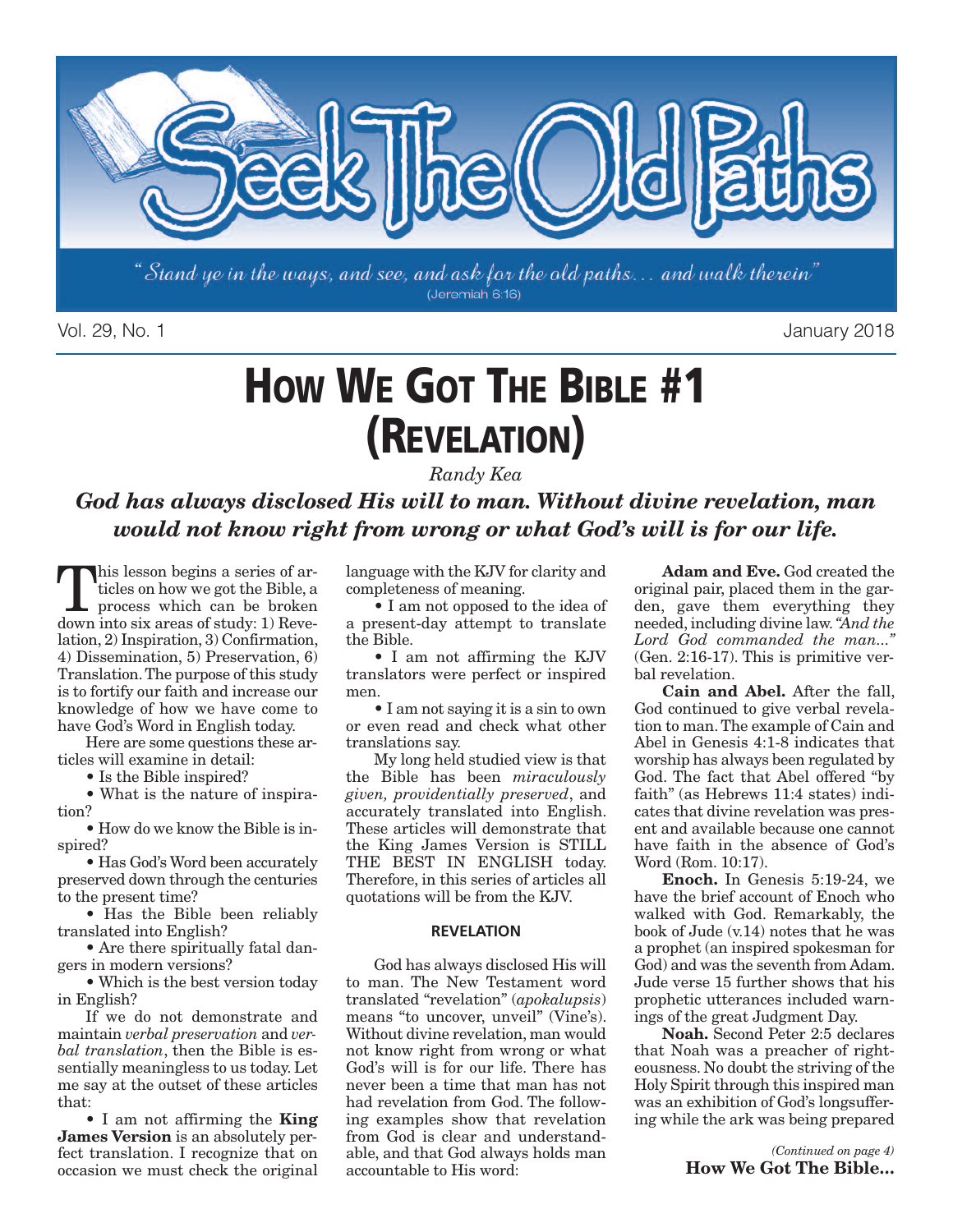

### *If we can understand what the Bible says about repentance regarding stealing, idolatry, drunkenness, and homosexuality, why can't we understand repentance when it comes to adultery?*

The following questions have<br>been asked many times: "if a<br>person in an unscriptural dibeen asked many times: "if a person in an unscriptural divorce marries again, how can dissolving the second marriage undo the sin? Wouldn't that person be doing the same thing that got them into trouble in the first place? That makes the solution to the problem the same thing as the problem. Where does the Bible suggest that the answer to an unscriptural divorce and remarriage is to get another divorce? Is there more than one way to receive forgiveness of sins?"

Some ask these questions in order to trap, but others ask out of genuine interest and concern to know the truth. My opinion or your opinion does not matter. What matters is what God says. What does the Bible say on the subject of remarriage when an individual did not put away (divorce) their spouse because of their spouse's fornication (Matt. 19:9)?

Here are the basic Scriptures regarding divorce and remarriage:

Luke 16:18: *"Whosoever putteth away his wife, and marrieth another, committeth adultery: and whosoever marrieth her that is put away from [her] husband committeth adultery."*

Matthew 5:32, *"But I say unto you, That whosoever shall put away his wife, saving for the cause of fornication, causeth her to commit adultery: and whosoever shall marry her that is divorced committeth adultery."*

Matthew 19:9: *"And I say unto you, Whosoever shall put away his wife, except [it be] for fornication, and shall marry another, committeth adultery: and whoso marrieth her which is put away doth commit adultery."*

Luke 16:18 states God's law re-

garding divorce and remarriage as clearly as it can be. However, in Matthew 5:32 and 19:9, Jesus gives one exception to the principle stated in Luke 16:18. If a wife or husband commits fornication, the innocent spouse has the right to put away the guilty spouse and enter into a subsequent marriage (providing of course the individual he/she marries also has a Scriptural right to marry).This second marriage is a God-approved marriage. All divorces and remarriages that do not meet the "one exception" of fornication are unscriptural marriages. It is a marriage that is not approved by God. It is a sinful marriage — a sinful relationship. The question is, can one get forgiveness of a sinful marriage situation? Certainly! The Lord does not want anyone to perish. He wants all to come to repentance (2 Peter 3:9). How does one get forgiveness of a sinful marriage — a sinful relationship? Forgiveness is received by repenting of your sins, stopping the sin(s), getting out of it, no longer involving one's self with it.

From these passages (Luke 16:18; Matt. 5:32; 19:9) we learn that those who "put away"(divorce) their spouse for any cause other than their spouse's fornication, and marry someone else, *"doth commit adultery ... committeth adultery."* The word "committeth" is in the present tense, meaning that their subsequent marriage (union, living together) is a continual, ongoing, "state of adultery" they are "living in adultery." It does not matter what the sin is (stealing, lying, idolatry, etc.), as long as one continues engaging in a sin, the practice of a sin, he/she is living in that sin.

Colossians 3:5-7 speaks of those who continue in the practice of "fornication" are "living"in fornication (v.7). First Corinthians 6:9-11 says the same thing.Those who practice fornication, idolatry, adultery, homosexuality, stealing, covetousness, drunkenness, etc. *"shall not inherit the kingdom of God."* They are "unrighteous" (v.9). Then verse 11 says, *"And such WERE some of you: but ye are washed, but ye are sanctified, but ye are justified in the name of the Lord Jesus, and by the Spirit of our God."* Before their conversion (obedience to the Gospel), some in the church at Corinth had LIVED IN these sins, BUT they had been "washed...sanctified...justified" — in other words, they had been forgiven of these sins.They had been forgiven of the way they lived before they obeyed the Gospel. Now, the question is this. Which of these sins could they continue to practice after their conversion? Could they continue committing (living in) fornication? Adultery? Homosexuality? Stealing? Drunkenness? etc.When one repents of drunkenness, can he continue the practice after repenting? Does conversion make an unrighteous thing righteous? If drunkenness is a sin before conversion, isn't it a sin after conversion? When one repents of homosexuality, could he/she continue living with the person with whom they have been fornicating?

It is now "legal"in this country for men to marry men and women to marry women. Can a homosexual couple just repent (in their mind) and ask God's forgiveness and continue living together? Or, must they separate? Would getting a divorce be right in this case? Of course it would be right. The reason is because they had no Scriptural right to be married in the first place. Their marriage is not a Scriptural marriage.Their "marriage" is recognized only by "man" as a marriage. God did not join them together in marriage (cf. Matt. 19:6) and does not recognize their union as a marriage. God sees they have entered into a contract that says they are married but He does not sanction their marriage. By the way, having a ceremony and a piece of paper that says we are "married" does not change anything about what God demands sinners to do when they "obey the Gospel." Let's say a couple is "living together" but is not married. It does not matter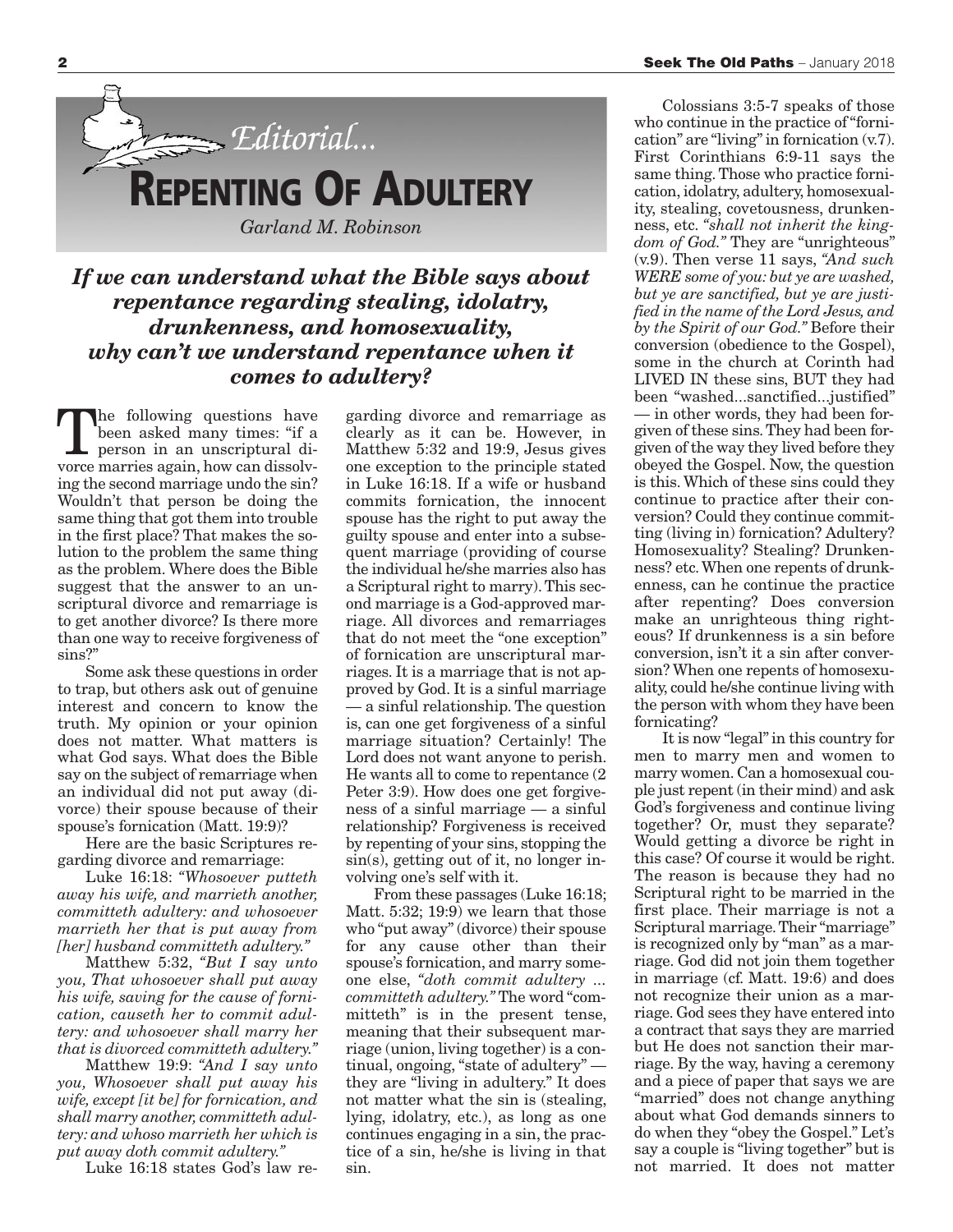whether it is two men or two women or a man and a woman. Living together "as" a couple is SIN.Would you agree? I think so. What does the Gospel demand such a person to do when they want God's forgiveness? Can they "repent" of their actions and continue living together? No, they cannot. Living together is a sin, whether they are "married" or not.

When a man or woman who did not divorce their spouse because of their spouse's fornication marries another, they are living in adultery (Matt. 5:32; 19:9). They had no right to enter into that marriage. Their marriage is an adulterous marriage. It is an unscriptural marriage, an adulterous relationship. It is a marriage not authorized by God. God sees they entered into a contract of marriage, but He did not join them in marriage, man did. However, one can certainly repent of such a relationship/marriage and receive forgiveness. Colossians 3:5-7 and 1 Corinthians 6:9-11 say so. But, can they continue in their relationship after repenting? Or, must they cease their relationship? When one repents of idolatry, can he keep the relationship with his idols? Of course not. When one repents of stealing, can he stop stealing but keep what he has stolen? Could he keep a watch, money, car, phone, computer? If he stole another man's wife, could he keep her as long as he repents of it and promises not to do it again? Is adultery the only sin one can repent of and continue in it after repentance? If a man and woman can continue living together after repenting, why can't two men or two women continue living together after repenting? If one says, "that's different." How? How is it different? But, one says, two men or two women living together is homosexuality. That's sin, an ongoing sinful union! But so is adultery. What makes adultery different?

If we can understand what the Bible says about repentance regarding stealing, idolatry, drunkenness, and homosexuality, why can't we understand repentance when it comes to adultery?

Why did John the Baptist tell Herod it is "not lawful for thee to have her" (Herodias)? The text says it was because she was another man's wife (Matt. 14:3-4). Herod and Herodias were living in adultery. What would

Herod have to do to repent of "having her?" Must he get "out of" their relationship/marriage? Yes. Must he separate/divorce from her? Yes. Their separation/divorce/putting away is not a sin because they had no right to be living together to begin with (whether they were married or not). Secular history says Philip and Herodias had divorced and that Herod had married her. But, whether she and Philip were divorced or not did not change the fact that Herod had no right to have her. So, could he repent of"having her" and still keep her? You know the answer.

Is there another Bible answer to this dilemma of which we're not aware? In what possible scenario could Herod repent and still keep her? Would his conversion (believing, repenting, confessing, and being baptized) wash away his sin of fornication/adultery? Yes it would. Could he then keep her? If "having her" was not lawful before conversion, how could "having her" be alright after conversion? When individuals repent of adultery and stop living in adultery, they are forgiven. If they continue living faithful to God they will go to heaven when they die (cf. 1) Cor. 6:9-11). But, they can't repent of adultery and continue to live in adultery afterwards! One can't repent of sin and yet continue in sin – God forbid (cf. Rom. 6:1-2).

There is only one way for anyone to receive forgiveness of sins. The Lord does not have one plan for idolaters, a different plan for thieves and yet another plan for adulterers. There's only one plan. The key to God's plan of forgiveness of sins is "repentance." Regardless of the sin, repentance always requires the same. Repentance is in one's mind. It is "changing" one's mind. One changes their thinking. They turn around or reverse their thinking/mind. The effect/consequence of repenting (changing the mind), results in one changing their practice. There is an about face, a complete turn around in life. When there is no change in one's practice/life, it shows there is no repentance (in their mind).

Repentance is not simply changing one's practice. Repentance is changing one's mind. One can change their practice without ever repenting. One can stop stealing, but that does not mean he repented of stealing.

That just means he stopped the practice of stealing. As a consequence of being put behind bars, a thief stops stealing. But that does not mean he repented. He continues unforgiven of stealing because he has not repented. But, when he repents (obeys the Gospel), he is forgiven of stealing.The result is, he stops his stealing. Repentance comes first, then a change of practice/life.

Idolaters repent; and as a result, they put away their idols (they don't keep using them). Thieves repent, then they put away their stealing (they don't keep stealing and keep using what they have stolen). When homosexuals repent, they put away their sodomy (they don't keep their homosexual partner). When adulterers repent, they put away their adultery (they don't keep their adulterous partner). If adulterers don't have to separate from their adulterous partner, then that means God makes a special allowance for the sin of adultery that he does not make for any other sin. What makes adultery the only sin one can repent of and yet keep on doing it?

Some try to deny there is any connection between adultery and stealing. However, God used Nathan the prophet to connect adultery and stealing (2 Sam. 12:1-14). Nathan tells of a rich man who stolen a lamb from a poor man. The Lord uses the comparison to tell David this is what he had done when he stole Bathsheba from Uriah. Could David repent and keep her? Or, must he get out of their relationship?

In order to "get around" the sin of living in adultery, some try to make the argument that adultery is only a "one time act of putting away and marrying another." Having now developed their new definition of adultery being a one time act, they decide they can repent of putting away the spouse of their youth (cf. Malachi 2:14) and marrying another and now they will be free to keep their new spouse. How convenient! But the Lord says, not so. Jesus made clear in Matthew 19:9 that one "committeth adultery" when you put away your spouse and marry another (for any reason other than their fornication). As we studied above, the word "committeth" is a present active verb.The present tense consists of continuous action. That is, one keeps on committing adultery. For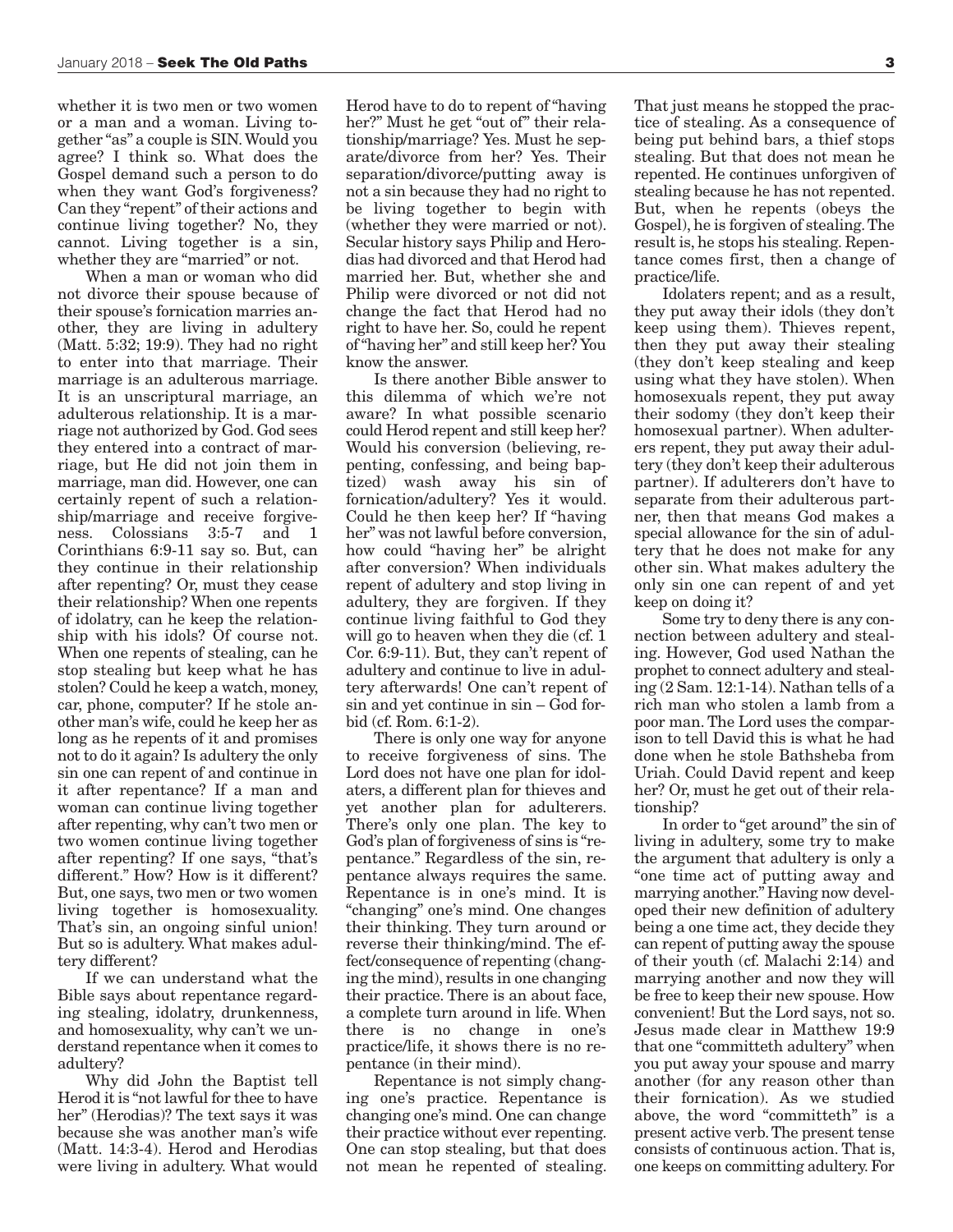how long? For as long as one continues in that relationship. What relationship? The relationship of being married to another. How do you get out of the relationship of living in adultery? You repent! The results of repenting of adultery is that you stop living together. Is there another alternative?

Notice the "present tense" in other passages. Colossians 3:1, *"SEEK those things which are above."*

### **How We Got The Bible…**

*(Continued from page 1)*

### (Gen. 6:1-3; 1 Peter 3:18-22).

**Patriarchs.** Abraham knew and kept "the way of the Lord" (Gen. 18:19). He could not have known and kept something that was not known and made available to him. Abraham was a "prophet" and so were the other patriarchs (Gen. 20:7; Psa. 105:15).

**The Gentile World Before Christ.** Romans 1:18-32 is a discussion of the Gentile world before Christ all the way back to creation. It is a clear indication that divine revelation has been available to man from the beginning. Please note these phrases: "the wrath of God is *revealed* from heaven" (v.18), "...hold (hold down or hinder) the *truth*" (v.18), "...God hath *showed* it unto them" (v.19), "...when they *knew* God"(v.21),"...who *changed the truth* of God into a lie" (v.25), "...who *knowing the judgment* (ordinance) of God" (v.32). These phrases denote the availability of verbal revelation all the way back to the creation of man. Note also the long list of sins itemized in Romans 1:29-32. Clearly the Gentile world before Christ was accountable to divine law that condemned all these sins. Remember the great Bible principle: *"for where no law is,there is no transgression"*(Rom. 4:15). This patriarchal system of revelation, which started at creation, continued up until the household of Cornelius at which time the Gentile world became amenable to the New Testament law of Christ (Acts 10, 11).

**Mosaical Period.** The first written covenant or law from God was given to Old Testament Israel through the lawgiver and mediator (Moses) at the time of their deliverance from Egyptian bondage. (We recognize the book of Job was an inspired

Matthew 6:33, *"SEEK ye first the kingdom of God."* In both of these passages the word "seek"is in the present tense. The point is that we are to "keep on seeking" those things that are above.We are to "keep on seeking" the kingdom of God. We don't seek heavenly things just one time and quit. It is a continual process.

The sin of adultery is no different than any other sin. It can be forgiven just like all other sins. But, just like

document predating the Mosaical dispensation.) This written revelation continued through the Old Testament period through various prophets (Isaiah, Daniel, Jeremiah, etc). The Old Testament Hebrew canon was the Bible Jesus used and quoted as the written Word of God (Matt. 4:1-11; 5:17-18; Luke 24:44). This Old Testament system of revelation was binding only upon the nation of Israel from Mt. Sinai until Jesus died on the cross and repealed it in order to establish His New Testament (Rom. 7:4; 2 Cor. 3:1-18; Eph. 2:14-6; Col. 2:14-16; Gal. 3:16-28; Heb. 10:9-10).

**New Testament Period.** Today, all people (Jews and Gentiles) are amenable to the New Testament revelation of Christ (Matt. 28:18-20; Heb. 9:15-17). The New Testament of Christ was revealed through four apostles (Matthew, John, Peter, Paul) and four prophets (Mark, Luke, James, Jude).*"How that by revelation he made known unto me the mystery; (as I wrote afore in few words, Whereby when ye read, ye may understand my knowledge in the mystery of Christ). Which in other ages was not made known unto the sons of men, as it is now revealed unto his holy apostles and prophets by the Spirit..."* (Eph. 3:3-5).

It's important to remember that from the beginning, God has always revealed His will to man, but that the New Testament of Christ is the final, complete, and exclusive disclosure from God (Heb. 1:1-2; Jude 3; John 16:13). There is no further revelation from God after the close of the New Testament revelation. *"I marvel that ye are so soon removed from him that called you into the grace of Christ unto another gospel: which is not another; but there be some that trouble you, and would pervert the gospel of Christ. But though we, or an angel*

all other sins, you can't repent of it and still keep on doing it. Forgiveness requires that we stop committing the sin. If you're guilty of adultery or any other sin, please repent of it, get out of it, and live faithful to the Lord so you can go to heaven when you die. The Lord died for you. He wants you to go to heaven. Why not yield to his word and live for him the rest of your life?

*from heaven, preach any other gospel unto you than that which we have preached unto you, let him be accursed. As we said before, so say I now again, if any man preach any other gospel unto you than that ye have received, let him be accursed"* (Gal. 1:6- 9). This passage strikes down any possibility or claim for latter-day or present-day revelation from God (e.g. the Pope, the cults, Pentecostal preachers, etc). It indicates the New Testament Gospel, delivered in the apostolic period and placed in permanent written form in the books of the New Testament, is the full, complete, and final word from God.

On the Judgment Day, all humanity will be judged by the Word of God (Rev. 20:11-15; John 12:48; Psa. 96:13). However, people will be judged by the system of revelation under which they lived. All who have lived on this side of the cross will be judged by the Gospel. Old Testament Israel will be judged by the Law of Moses. The Gentiles who were outside of Israel, going all the way back to creation, will be judged by the light and revelation of God they had from Him.

Paul declares, *"we are sure that the judgment of God is according to truth..."* (Rom. 2:2).

*100 Sweetbriar Walk Stockbridge, GA 30281*

For the next few months, this series will continue the study of "How We Got The Bible." Lessons will include: The *Inspiration* of the Bible, the *Confirmation* of the Bible, the *Dissemination* of the Bible, the *Preservation* of the Bible and the *Translation* of the Bible. This is an interesting and needed study on the subject because we are dealing with the Eternal Word of God. *— Editor*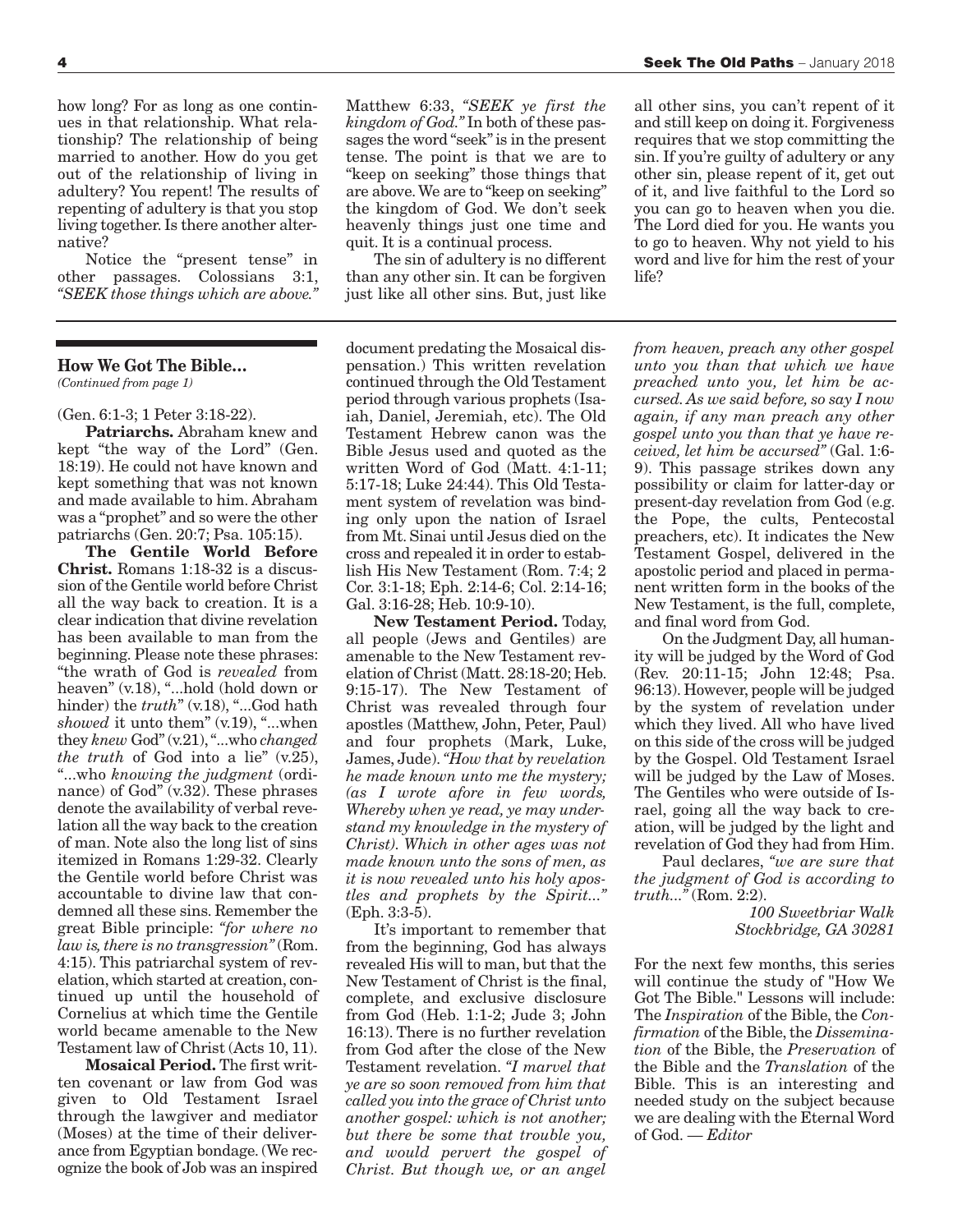## **GOD'S ENDURING WORD**

*Brandon Baggett*

**Nations have risen, increased,**<br>
and fallen. Rulers have ob-<br>
kingdoms and succumbed to death and fallen. Rulers have obkingdoms, and succumbed to death. Generations have come and gone. Time and culture alike have seen changes. Technology, science, and medicine have all progressed. Natural disasters have swept over the landscape of humanity.Tragedies, plagues, and diseases have been witnessed by the nations. Years have passed away into the unchangeable annals of history. God's Word, however, has remained the same. God's Word survives by its very nature! The Scriptures will never change, the Bible will never be destroyed, and the living Word of God will endure forever. Peter spoke of *"the word of God, which liveth and abideth for ever. For all flesh is as grass, and all the glory of man as the flower of grass. The grass withereth, and the flower thereof falleth away; But the word of the Lord endureth for ever"* (1 Peter 1:23-25).

*God's Word endures criticism!* The Bible, more so than any other document, has been examined and cross examined by critical men, but it has incessantly stood the test of scrutiny. Honest and objective inspectors of God's Word will always admit the Bible is inspired of God (2 Tim. 3:16- 17).The Bible bears undeniable traits which conclusively link it to the mind of God. Despite the vast number of allegations of contradictions from skeptics, the Bible has endured, and no real contradiction has ever been sustained.Though written by over 40 different writers with differing educations and occupations, in three different languages, from three separate continents, over a period of 1,600 years, the Bible orbits around one central theme and contains no inconsistencies.The Bible remains accurate concerning people, times, places, numbers, events, and doctrines. Though continually inspected by the critic, the Bible has continually survived criticism. It is the most challenged of all books, but it is still the best-seller of them all.

*God's Word endures attacks!* In addition to being the most criticized document, the Bible is also the most hated document. Though beloved by many, masses would love to see the Bible destroyed. History reveals countless attacks on the Bible. In 175 BC, Antiochus Epiphanes, a Syrian ruler, tried to destroy all writings of the Old Testament Scriptures. He failed, however, and while his name is unknown by most, the name of Moses is known by nearly all. In AD 1199, Pope Innocence ordered all Bibles to be burned, but God's Word survived. In AD 1637, the Jesuits boasted of burning 60,000 Bibles, but they did not burn enough, for God's Word survived. Voltaire, a French infidel, vowed the Bible would be no more 100 years following the day of his death. He indeed died, but God's Word lived. Just 50 years following his death, his own printing press was used to publish Bibles, and his own house was used by the Geneva Bible Society. Robert Ingersoll, an American agnostic, claimed in 15 years he would have the Bible in the morgue. Fifteen years later, he was the one in the morgue. After Ingersol's death, Robert Gary sat at his desk and wrote Bible lessons. Man will die; God's Word will live. Jesus said, *"Heaven and earth shall pass away, but my words shall not pass away"* (Matt. 24:35).

*God's Word endures rejection!* Many reject what the Bible says, seek to change what the text records, and attempt to evade the teaching of Scripture, but God's Word always endures. The Psalmist said, *"For ever, O Lord, thy word is settled in heaven"* (Psa. 119:89).The modernist, skeptic, and atheist all reject the Bible, but God's Word endures. Roman Catholicism denies teachings of the Bible, but God's Word endures. The religion of Islam contradicts the writings of God's Word, but the Bible endures. The denominational world argues with, debates over, and discards vast portions of the Biblical text, but God's Word endures. Many church members defy large segments of God's Word, but the Bible endures. Rejecting what the Bible says will not change God's Word. Getting mad with a certain passage will not change what the

Bible says. Doctorate degrees do not change the Bible.The books of men do not change the Bible. Culture does not change the Bible. Despite the masses who reject God's inspired Word, Jesus said "the same" Word will be their judge at the last great day (John 12:48).The Bible will read exactly the same then as it reads just now! God's Word endures forever!

> *418 Marker Ave. Glencoe, AL 35905*

## **CONTRIBUTIONS**

| Anonymous \$165                    |  |
|------------------------------------|--|
|                                    |  |
| Cledius & Wilma Collins\$25        |  |
| James W. Berry\$20                 |  |
| Danny L. Marlin\$150               |  |
| C/C at Friendship, Stout, OH  \$50 |  |
| Baker C/C, Baker, FL \$25          |  |
| Terry & Linda Shanks \$150         |  |
|                                    |  |
|                                    |  |
| Neely's Bend C/C,                  |  |
| Madison, TN\$100                   |  |
|                                    |  |
|                                    |  |
| Winter Park, FL \$100              |  |
| Marvin & Judy Gearhart\$150        |  |
| Arlington C/C,                     |  |
| McMinnville, TN\$50                |  |
|                                    |  |
| Gregory Rd. C/C,                   |  |
| Columbus, MS\$100                  |  |
| H. L. Bradshaw\$100                |  |
|                                    |  |
| Anonymous \$100                    |  |
| Johnnie F. Tittle\$100             |  |
| Lonnie & Ruth Davis \$150          |  |
| Wood C/C, Woodbury, TN \$50        |  |
| Robert P. Villegas\$50             |  |
| Mary L. Welch \$100                |  |
| Jesse O. Cruz \$100                |  |
| Midland C/C, Midland, MI\$250      |  |
| Linda Foshee (in memory of         |  |
| Norman & Roma Barnes)\$100         |  |
| Anonymous \$1,500                  |  |
|                                    |  |
| Beginning Balance\$6,783.81        |  |
| Contributions\$3,985.00            |  |
| Debits                             |  |
| Postage\$1,723.61                  |  |
| Supplies\$463.92                   |  |
| Repair\$1,328.39                   |  |
| Ending Balance\$7,252.89           |  |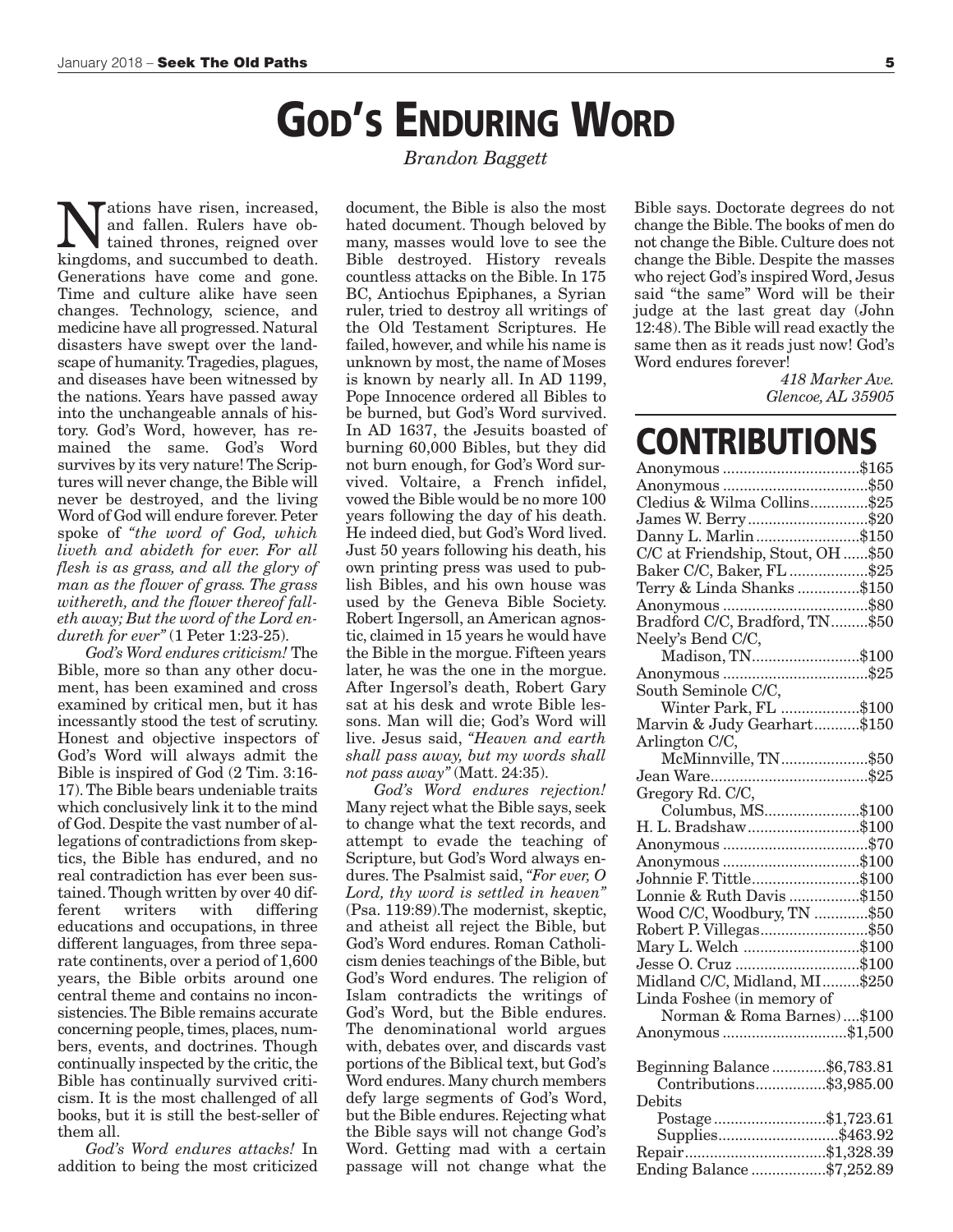

I am deeply sadden to suggest as<br>much, but the future of the Lord's<br>church looks terribly bleak unless<br>some much needed changes are made am deeply sadden to suggest as much, but the future of the Lord's church looks terribly bleak unless and made very soon. Today, we note that with very few exceptions, every congregation of the Lord's people has those who have been married, then divorced, and most often, remarried. It has been noted that ministers of the Gospel and elders and deacons of the church as well as those within the membership are among those found guilty. We further note that elders, in general, are simply not willing to take corrective action against such lest the numbers shrink even more. Further, we note that preachers avoid the topic in their sermons lest they offend someone and that person take leave.

The Scriptures tell us, *"There is a way which seemeth right unto a man, but the end thereof are the ways of death"* (Prov. 14:12).*"O LORD, I know that the way of man is not in himself: it is not in man that walketh to direct his steps"* (Jer. 10:23). Sadly, it would appear there are those today who do not believe what these verses have to say. At least, their failure to act positively would certainly suggest as much. From the very beginning there have been those who sought another way even though no other way can be found that matches what God has given. His way will always be right and what's best for us!

Civil authorities have eased the divorce process to the point where just about any excuse is sufficient grounds for dissolving a marriage. Furthermore, as is the case with numerous other areas, we no longer have those of the Lord's church who are willing to resist. So long as we allow the situation to continue to exist it will only increase in number. Paul wrote *"Your glorying is not good. Know ye not that a little leaven leaveneth the whole lump? Purge out therefore the old leaven, that ye may be a new lump, as ye are unleavened. For even Christ our passover is sacrificed for us"* (1 Cor. 5:6-7).

God established the family in the very beginning of time. In Genesis we

# **MARRIAGE, DIVORCE, REMARRIAGE**

### *Denver Thomas*

read,*"So God created man in his own image, in the image of God created he him; male and female created he them"* (Gen. 1:27). Then we read, *"Therefore shall a man leave his father and his mother, and shall cleave unto his wife: and they shall be one flesh"* (Gen. 2:24). It was there that God set forth the ground rules for the family as He intended it to be.

It has not been left to man to alter what was divinely given. Jesus spoke to this when confronted by those of His day. *"The Pharisees also came unto him, tempting him, and saying unto him, Is it lawful for a man to put away his wife for every cause? And he answered and said unto them, Have ye not read, that he which made them at the beginning made them male and female, And said, For this cause shall a man leave father and mother, and shall cleave to his wife: and they twain shall be one flesh? Wherefore they are no more twain, but one flesh. What therefore God hath joined together, let not man put asunder" (Matt. 19:3-6). Further, Jesus said,"It hath been said, Whosoever shall put away his wife, let him give her a writing of divorcement: But I say unto you, That whosoever shall put away his wife, saving for the cause of fornication, causeth her to commit adultery: and whosoever shall marry her that is divorced committeth adultery"* (Matt. 5:31-32).

The apostle Paul wrote by inspiration, *"Know ye not that the unrighteous shall not inherit the kingdom of God? Be not deceived: neither fornicators, nor idolaters, nor adulterers, nor effeminate, nor abusers of themselves with mankind, Nor thieves, nor covetous, nor drunkards, nor revilers, nor extortioners, shall inherit the kingdom of God"* (1 Cor. 6:9-10).

Jesus said in John 12:48,*"He that rejecteth me, and receiveth not my words, hath one that judgeth him: the word that I have spoken, the same shall judge him in the last day."* I am made to wonder how many today take that Scripture to heart? Might the Lord be saying "I have somewhat against thee?"

It is high time for some much

needed changes in many of today's congregations. To begin with, I suggest that preachers move away from their usual innocuous (not causing disapproval or offense), often entertaining sermons and begin at once to speak out against any and all sinful conditions that exist within the congregation.When Paul told Timothy to *"preach the word"* (2 Tim. 4:2), he was telling him to not spare words but rather *"reprove, rebuke and exhort"* as needed to insure the congregation was right in God's sight.

Second, I suggest elders return to doing the work intended for those so appointed (cf. Acts 20:28). It is not enough that they hire preachers to do their bidding. Quality is to be much preferred over quantity once again. If necessary, disciplinary action should be taken to insure sanctity within the congregation.

Third, I suggest teachers as well as preachers move to dispel the apathy, complacency and lack of zeal that has become so commonplace in so many congregations. The church of today needs to perform with the same eagerness that we read about in that first church of Acts two.The church of today should be a bright shining light in the dark sinful world that exists this day. So, will we make it happen? When will we start? Time is running out!

> *PO Box 821 Milton, WV 25541*

### **WHO HAS A RIGHT TO GET MARRIED?**

According to the Scriptures:

- 1) Those who have never been married (Heb. 13:14).
- 2) Those whose spouse has died (Rom. 7:2-3).
- 3) Those who have put away their spouse because of their spouse's fornication (Matt. 5:32; 19:9).

Obviously, those who marry can only marry someone from one of these three categories. *— Editor*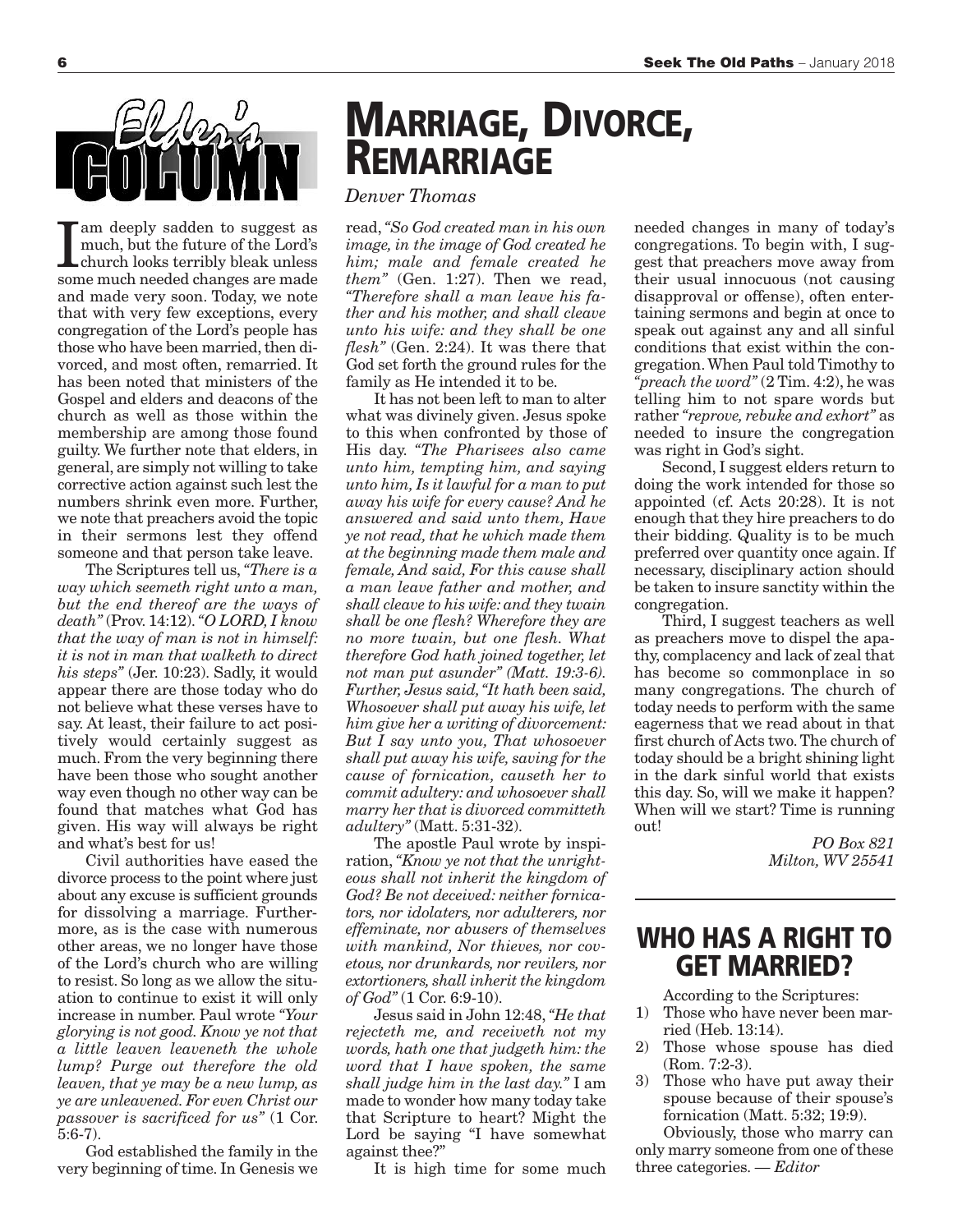## **THE MATTER OF RECOMMENDATIONS**

**Recommendations from faithful**<br>
helping a preacher secure work<br>
with a congregation Also, the refusal brethren can be very useful in with a congregation. Also, the refusal of a congregation to recommend a faithful preacher who is leaving a work can be devastating mentally, physically, and financially to the preacher and his family.

As a preacher for almost fifty years, I know about recommendations and the lack of them. But it has always been a mystery to me that elderships who have no knowledge of the soundness of another eldership across the country will take their advice regarding a man instead of information imparted unto them by a preacher with whom they have met and talked.

The following letters might typify some of the correspondence which is carried on today. Some of the people from whom we solicit recommendations might need one themselves.

Dear brother Diotrephes:

----------

I am writing to inquire about a man named Paul. He claims to be an apostle — whatever that is. He wandered into the community and we found him preaching in the marketplace. He seemed happy when we told him we were members of the church of Christ, and since we are looking for a preacher, we thought he might be interested in working with us, at least, temporarily. He said he usually goes to areas where there are no churches in order to establish one, but he also said he might stay for a while.

The church here is at peace and our members are really on fire for the Lord.Therefore, we want to be careful about the man we select, and we want to check him out before we discuss the matter seriously with him. I'm sure you know how preachers misrepresent, or downright lie, about their former situation, and how loving brethren like myself have to reject their applications. Anyway, we don't want any trouble!

We are the largest congregation in town and have a fine youth program. Our youth minister recently graduated from the Pharisaical Theological Cemetery, (oops) Seminary. He is doing such a fantastic job with

### *Kenneth Jarrett*

our young people. We haven't misplaced a single basketball since he came and the new "bare minimum" uniforms he designed for the girl's volleyball team are the talk of the town. We love him so!

We have scheduled a "Clap for Christ" Youth Rally to be held in the coliseum in observance of Gamaliel's birthday. He is such an outstanding teacher and loved by so many. We have scheduled some of the finest speakers to be found anywhere. Our keynote speaker is Demetrius. He is a silversmith by trade. He makes some of the cutest little things you have ever seen. He is not a member of the church, but I, the pre-eminent elder here, thought it would be good for our young people to hear some alternative views. Also, it improves our relationship with the world. He is going to be speaking on the subject of "Diana." I can hardly wait! I know his lesson will be moving and most edifying.

We also have Agabus scheduled, but he is pretty negative. We refer to him as the prophet of doom. A few of our older members like him but all he talks about is how there are hard times ahead.We don't expect many of our members to attend; he is so depressing! But our recent"Yell for Yahweh" was a richly rewarding experience.As a follow-up, we are considering a "Jump for Joy" worship service.. We have contacted "The Italian Band" and also the Corinthian "Brass and Cymbal" group to see if they can work us into their busy schedule. These extraordinarily talented worshipers are in great demand among the churches in our area.

We look forward to your correspondence concerning Paul.

With great brotherly love, Aaron Anathema

---------- Dear brother Anathema:

I just received your letter and thought I had better answer quickly before you make a terrible mistake with Paul. Avoid him like the plague! He is just a 'nitpicking' troublemaker. He is not the man you need. He will destroy the peace and harmony you now enjoy. Almost everywhere Paul has gone there has been trouble. He has been so determined and obnoxious in his strange religious views that he has been whipped, stoned, beaten with rods, and thrown in jail. He even admits to all this, but some people, like Paul, are so hard-headed they never seem to learn.

He claims to have studied under Gamaliel, but he turned out to be some kind of radical. Furthermore, he can write some weighty letters, but his speech is really contemptible. I recommend you contact Hymaneas and Philetus. They can fill you in on his strange views regarding the resurrection.

I can certainly understand your desire to avoid troublemakers. We have had some problems with some members who can't seem to understand that I am the most important member of this congregation. Some just would not do what I commanded and I had to kick them out of the church.

Also, there is a man named John who has written the church here and said some very unkind things about me. He talks about truth and love but he has made some veiled threats against me. You may have heard of him. I understand he knows Paul and they are just like two peas in a pod. In fact, I heard he is on some prison island somewhere.

I appreciate your inquiry because in order to guide the church and strive to be like everybody else, we must protect ourselves from these men who can't do anything but criticize.

> Your loving servant, Daniel Diotrephes *243 High St. Huntingdon, TN 38344*

Paul made sure he would not be accountable to God for not teaching and preaching what God wanted taught and preached. He told the elders of the church at Ephesus, *"Wherefore I take you to record this day, that I am pure from the blood of all men. For I have not shunned to declare unto you all the counsel of God"* (Acts 20:26- 27). Would to God we would have more preachers and elders like this today! *— Editor*